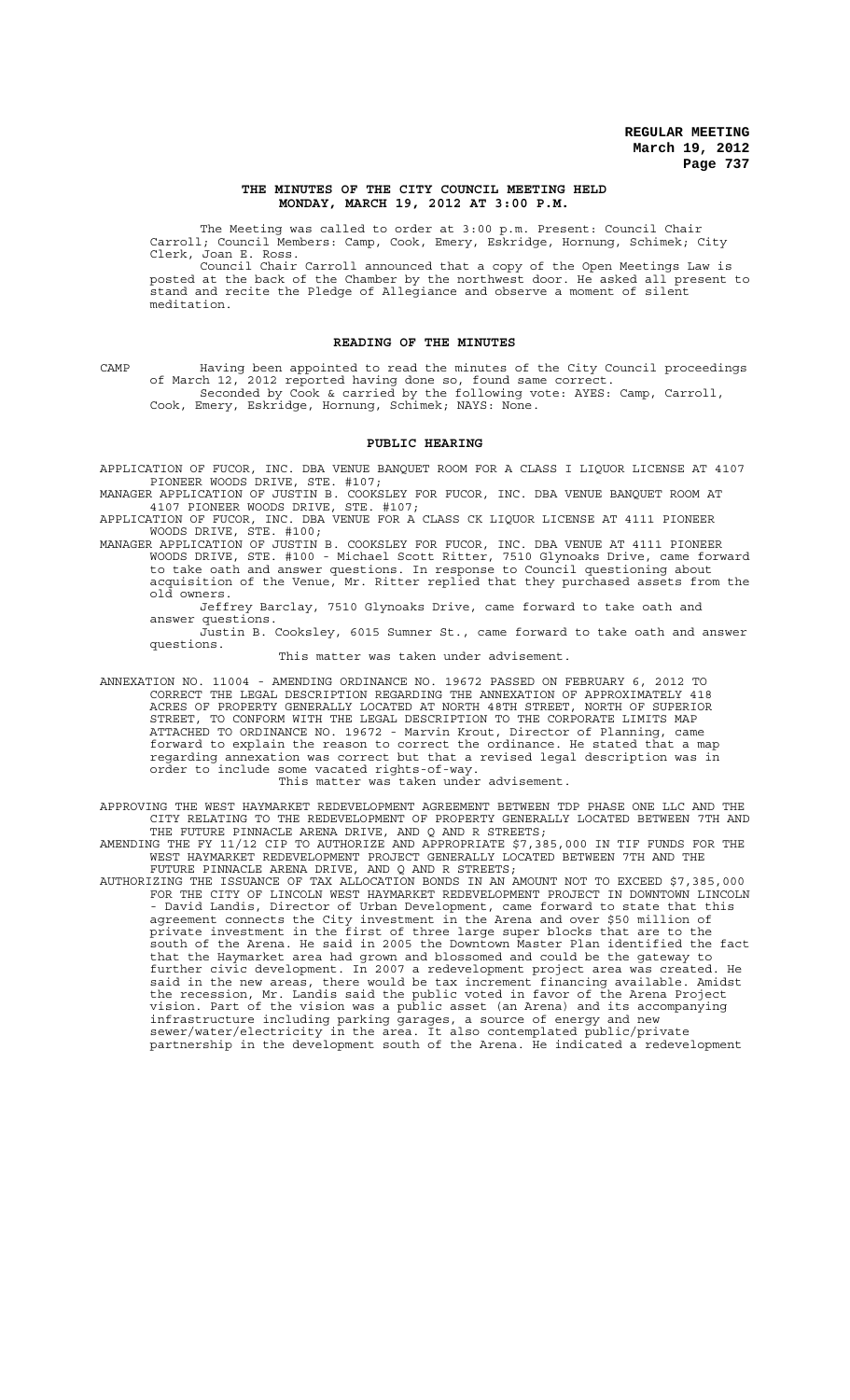> area on a map to make use of tax increment financing for infrastructure costs. He said the total project cost is \$57.4 million and the private equation is \$50 million. Mr. Landis clarified that the publicly funded improvements will include: sanitary sewer improvements, The Cube and Plaza space improvements, a public Market, streetscape, sod enhancements and energy efficiency improvements. He indicated land that will be sold to the developer for about \$1.25 million – \$15/sq. ft. for buildable land and \$5/sq. ft. for the easement area in The Yard. He said there is a projected area of 100,000 sq. ft. for retail space; 15,000 sq. ft. of office space; and another 85,000 sq. ft. of space in the other indicated buildings. Mr. Landis said there will be a 110-room hotel. He said there is an ability to take back the land at the original price if commitments are not met. He described some requirements as being the following: tighter restrictions for on-sale liquor, certain hours for business operation, completion dates and height agreements. The developers, in addition, will pay an estimated \$100,000 in impact fees for the total project. Mr. Landis clarified property sale prices in response to Council Member Camp's questions. Mr. Landis stated that negotiations with The Arter Group are ongoing for the purchase of Iron Horse parking lot. He explained the importance of partnership with private investors to pay off infrastructure costs.

> Tom Huston, Cline Williams Law Firm, 233 S. 13<sup>th</sup> St., came forward representing TDP Phase One, LLC to discuss the project and answer questions. Mr. Huston said the entity was formed through the cooperation of WRK and Chief Industries. He provided highlights of the redevelopment agreement which is composed of two sub-projects:  $(1)$  Canopy Lofts & The Yard; and  $(2)$  Canopy Hotel. He said great care was taken to provide demand in parking revenue for the new parking garages that avoided conflict with the City's obligation for the Arena. Mr. Huston agreed with Director Landis that the total TIF amounts to \$7,385,000. In recognition that cost does not equal taxable value, discounts were applied and each phase was broken into two components to allow the JPA to be a safe investment. He discussed the operation of The Yard in cooperation with special events. Mr. Huston said concerning the public Market, it is approximately 4,000 sq. ft. of Block C; it is not a food court; has minimum hours of operation; and the cap states that no one single user can occupy more than 25% of the area. The Cube is a digital graphic display with controls to make sure it fits within the neighborhood. He said the developer will work with the City in operation of Canopy Street. Mr. Huston said the idea/design of Canopy Lofts & Canopy Hotel is to bridge a smooth transition from the Haymarket to the height represented by the Arena itself – a process that involved much thought & foresight by Historic Preservation and Urban Design.

> In response to Council Chair Carroll's request for further information, Mr. Huston explained particulars about The Cube face. He said it is an example of technology used across the world to not only serve as a piece of art in nonactive times but to also have the ability with internal projectors to show movies, athletic events and graphic designs. The key aspect is to bring vitality in & around The Yard – a place where young people and other Lincoln residents want to gather.

> In response to Council Member Camp's questioning, Mr. Huston said there is a Letter of Interest with the hotel developer but there are a lot of issues to iron out; furthermore, it is the City's intent to commence construction of the hotel yet this calendar year. Mr. Huston said that if promotional literature promotes student housing, he feels it is a mis-characterization. The designed 71 units are a mixture of 1-, 2-, 3- and 4-bedroom dwelling units with marketability to young professionals and/or graduate students. To achieve a commonly-agreed-goal to make sure this area is not a college bar scene, Mr. Huston said there are use restrictions regarding on-premises sales of alcohol. A restriction states that no more than 50% of the retail area can be leased to tenants where their gross sales are comprised of more than 50% of alcohol sales - a further caveat is that the area's restaurants and bars around The Yard cannot exceed 66 %%. Qualifiers must observe retail hours of 11 a.m. to 8 p.m.; must have a licensed kitchen; and they must agree to have a full menu for the evening hours of 5 p.m. to 8 p.m. To clarify the 49,500 sq. ft. of retail space users, eighty-five percent must observe the retail hours of 11 a.m. to 8 p.m. the fifteen percent cushion allows a branch bank to close at 5:00 p.m.

Mr. Huston responded to Council Member Hornung's concern that the developer may not have a strong commitment to extend into the next phases of projects. Mr. Huston said a multi-phased redevelopment agreement was difficult to prepare. Any subsequent phases would be guesses on numbers and timing. Commitments to develop Blocks can only be done with specific numbers and specific time schedules. He stated it is his client's intent that prior to completion of this project, there will be redevelopment agreement Phase B in front of City Council. Mr. Huston clarified that five years ago, once the area was identified as a redevelopment area, the City - following the Nebraska Community Development Law - published their Invitation For Redevelopment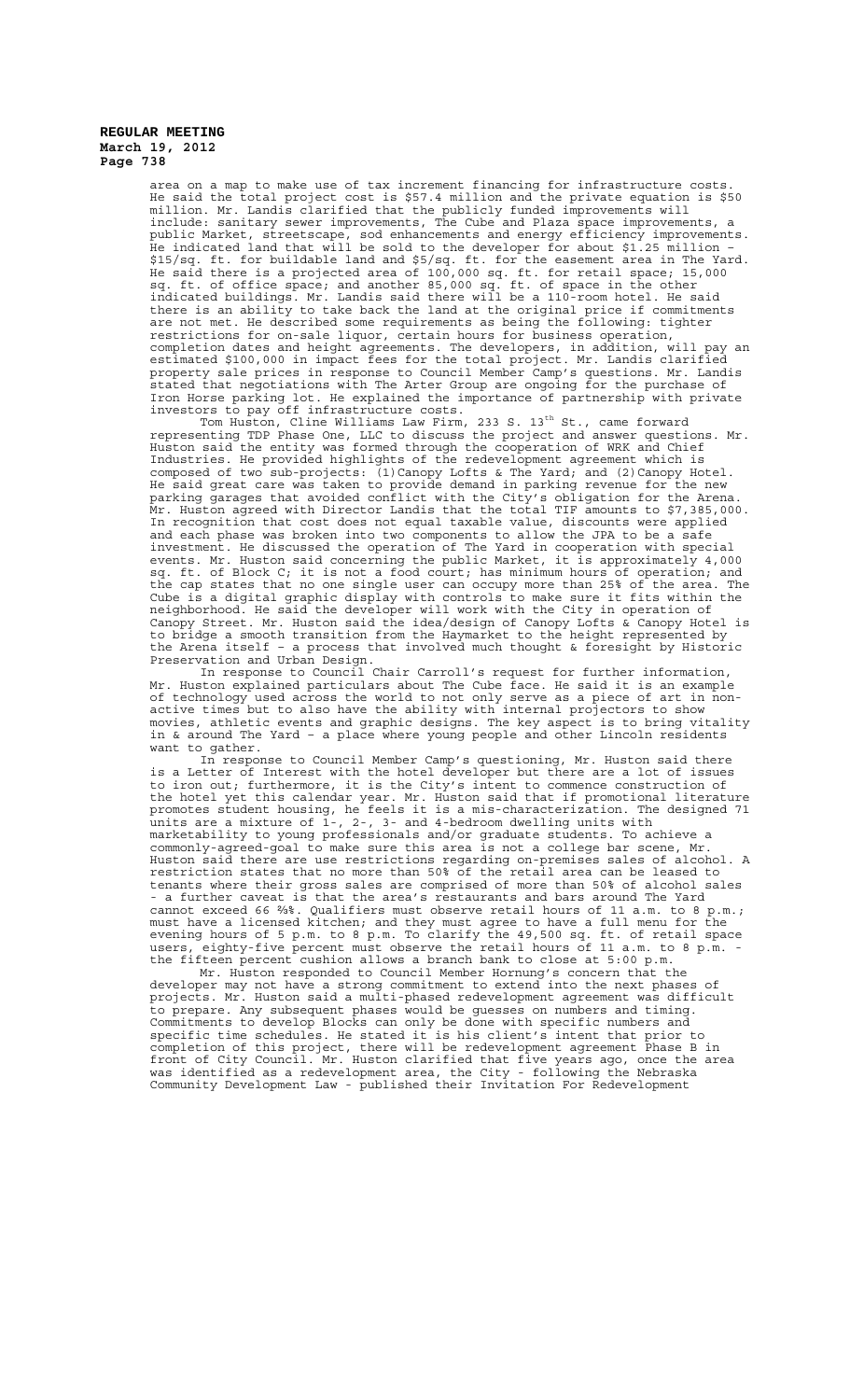Proposals (IFRP) which is required by the statute. The City received multiple proposals and openly selected Traction Development Partners because of its vision of retail, residential and office use.

Jane Kinsey, 6703 Hawkins Bend, came forward representing Watchdogs of Lincoln Government to comment on financial issues dealing with the Arena and asked how other obligations will be met. She feels the Arena project only appeals to young professionals/students in a higher income bracket and excludes those of retirement age, young children and the 14% who are in poverty.

Ed Zimmer, Planning Department, came forward to explain that the Preservation Commission and the Urban Design Committee have met jointly on the Arena Project/West Haymarket Project. The members have said their input has been heard and they've seen changes in proposals.

Dan Marvin, West Haymarket JPA Project Manager, came forward to answer questions and discuss issues. He said Lauren Wismer of Gilmore & Bell Bond Counsel and Steve Hubka, Finance Director, would be on hand for questioning. He said the purchase of the A Note would be secured by estimated debt service coverage ratio of 1.45 with additional corporate guarantees by Chief Industries and WRK. Mr. Marvin believes the notes have security and a good rate of interest. He clarified issues with selling of the land. An appraisal from Great Plains Appraisal revealed that the highest value of the raw land was \$11.53 sq. ft. He said there are active, ongoing negotiations for Iron Horse parking lot. Mr. Marvin said, in general, the purchase of land in the West Haymarket area has come in at about \$2 sq. ft. Mr. Marvin clarified that it was in the City's interest in not having a multi-phased agreement so as to protect City interests. To explain the Railroad Transportation Safety District's financial involvement, Mr. Marvin said RTSD is participating in the project to pay for & assist in the removal of railroad tracks. Next year when the Arena is open, it will immediately have basketball events. When the Big 12 schedule is released, SMG will be able to book other events. He clarified the budget to build the Amtrak building.

In response to Council Carroll's question about the time line & availability to build on the north part of Lot A, Mr. Marvin said Lot A, north half, is completely developable at this point and the developer will have access in June or July. The goal is to have completion when the Arena opens.

In response to Council Member Emery's question relating to TIF, Mr. Marvin said the project is not taking property tax away from schools. There is an increment that is created to generate additional property taxes to repay the debt earning 5% for 13 to 15 years. Then all the property goes on the tax rolls.

Bill Schmeekle, 6601 Crooked Creek Dr., came forward in his capacity as Chairman of the Downtown Lincoln Association, in support of the West Haymarket Development Agreement. As the downtown core expands, he supplied the following: studies support residential living in the central business district; traffic patterns were thoroughly analyzed to ensure acceptable flows in/out of West Haymarket; redevelopment of West Haymarket in conjunction with the new Arena provides a west anchor to the central business district just as the Assurity Center & Union Plaza Park establishes an east anchor; he clarified that TIF is a valuable City tool; and finally, he said design guidelines fit in the overall character of the Haymarket.

Terry Uland, Executive Director of DLA, came forward in support. He said while innovation of The Yard and The Cube are very interesting, the planning process has allowed the activity to fit in & complement the Haymarket. Mr. Uland said WRK's track record is excellent and the newly constituted development team is extraordinarily cooperative with the goals of the Mayor, Urban Development

and other planning groups.<br>Council Member Camp questioned the use of TIF to fund The Cube cost and Council Member Camp questioned the use of TIF to fund The Cube cost and expressed concern that student housing in close proximity to liquor establishments will create a huge police enforcement situation. Mr. Schmeekle stated that in his opinion, he supports the use of TIF to pay for The Cube because it falls under the guise of a public improvement to be enjoyed by all. Mr. Uland said local provisions are in place to safeguard against alcohol problems.

Will Scott, WRK, 440 N. 8 $^{\rm th}$  St., Ste. 140, came forward to answer any future Phase questions and assured Council that his team wants to be the master developer on the entire project. His goal is to do the first component correctly and follow through with the next Block. In response to Council Member Camp's question, Mr. Scott said that while there is a Letter of Intent, there is not a 100% guarantee that the hotel will go through. In regard to housing units, Mr. Scott said he will not discriminate in housing - he invited anyone with interest to talk to him. With an equivalent of four & a half blocks to develop, there is a real opportunity to provide something for everyone, both socioeconomic and in a wide range of age groups. Mr. Scott said The Cube is not a billboard but rather a 3-dimensional art piece meant to constantly attract people to a special place.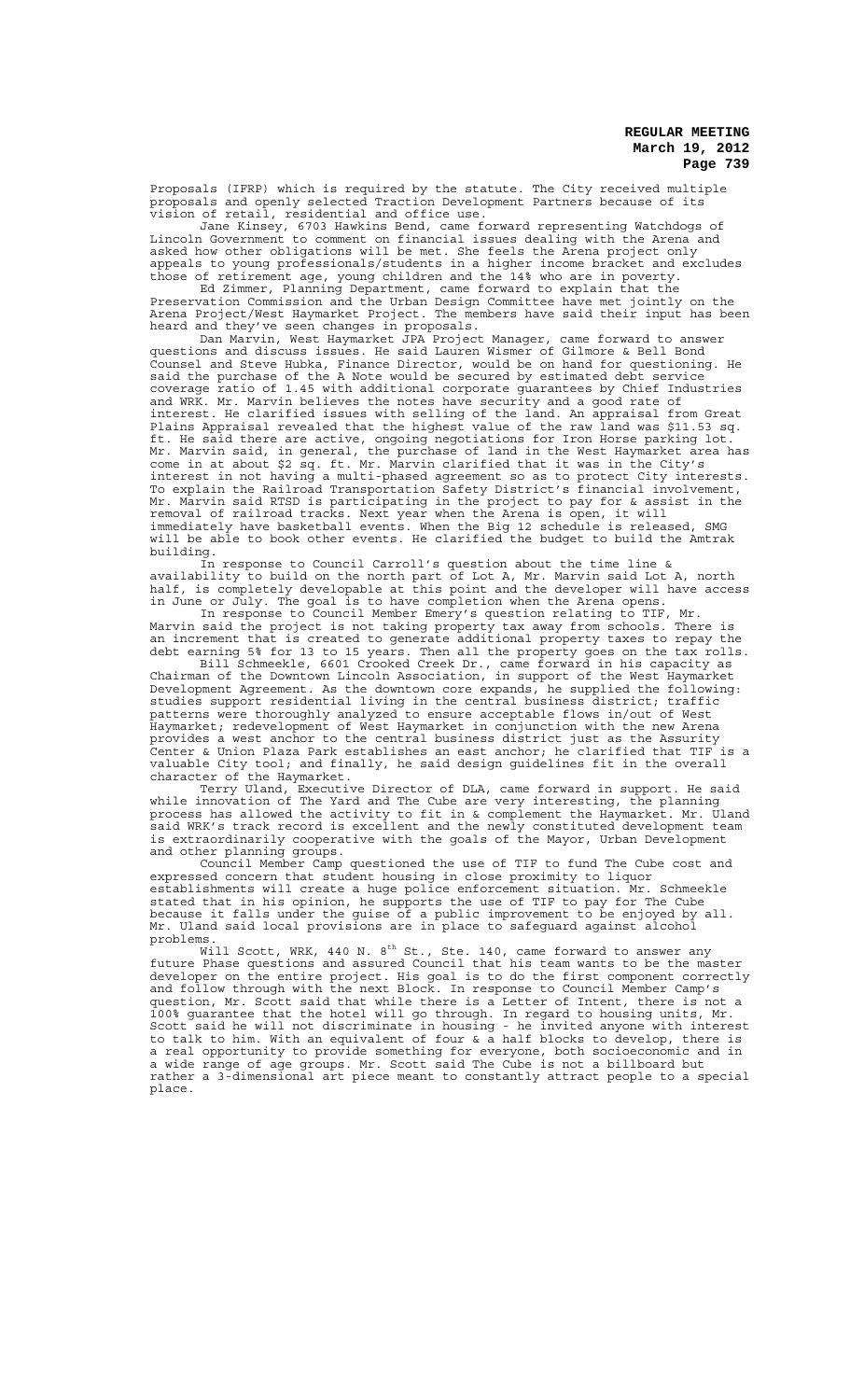Mr. Landis came forward in rebuttal. He reminded Council that the developer is willing to put forth \$50 million dollars of their own money to take a risk with the City, taking more guarantees and restrictions than ever before. He said it is only right to give entrepreneurs a chance to make money without killing the underlying engine that makes it all work. Mr. Landis said this is an end of the beginning. Upon approval of this agreement, the private sector portions will start building what was promised to the public.

Mr. Huston came forward to clarify information. He said there will be four 1-bedroom units; twenty-seven 2-bedroom units; fifteen 3-bedroom units; and twenty-five 4-bedroom units equaling 71 dwelling units for 203 bedrooms. In response to Council Member Eskridge's questions about the entertainment district, Mr. Huston said it is his understanding that Council will have complete control over the implementation of the entertainment district if it happens in the City of Lincoln.

This matter was taken under advisement.

APPROVING MCMORE INC. DBA SPORTSCASTERS BAR & GRILL AS A KENO SATELLITE SITE AT 3048 N. 70TH STREET - Katrina Coffey, Vice President of Marketing for Big Red Keno, 11248 John Galt Blvd., Omaha, NE, came forward to answer questions. Dave Moreland, 1639 Sunset Road, owner of Sportscasters Bar & Grill came forward to answer questions.

This matter was taken under advisement.

APPROVING A PROJECT PROGRAMMING AGREEMENT BETWEEN THE CITY AND THE STATE OF NEBRASKA DEPARTMENT OF ROADS SETTING OUT THE VARIOUS DUTIES AND FUNDING RESPONSIBILITIES FOR A FEDERAL AID PROJECT FOR THE CONSTRUCTION OF SAFETY IMPROVEMENTS AT THE INTERSECTION OF NORTH 14TH STREET AND THE EAST BOUND ON-RAMP TO U.S. HIGHWAY 6 - Thomas Shafer, Public Works & Utilities Dept., came forward to discuss the project. He said they are starting from scratch as recommended from NDOR. Mr. Shafer said in an effort to address a rear-end collision problem at the site of the ramp as traffic enters Cornhusker Highway, all safety options will be explored in a cost-benefit ratio. This matter was taken under advisement.

AMENDING THE ARTERIAL STREET IMPACT FEE ECONOMIC DEVELOPMENT INCENTIVE PROGRAM TO ALLOW REIMBURSEMENT ONLY AFTER APPLICANT MEETS ALL PROGRAM REQUIREMENTS AND TO CHANGE PROGRAM REQUIREMENTS RELATING TO PROJECT COMPLETION DEADLINES - Rick Peo, Asst. City Attorney, came forward to clarify changes to the impact fee program. He said it is more practical & effective to defer the reimbursement payment until the criteria has been met. Mr. Peo said that the 18-month time line for completion of a building is actually an obstacle to redevelopment and it is recommended to eliminate that condition entirely.

Mike Lang, Economic Development Aide to the Mayor, came forward to state that before this resolution was brought forward they met with the Lincoln Partnership for Economic Development, Chamber of Commerce, Realtor's Association, Homebuilders Association and LIBA to understand the improvements being made. Mr. Lang said the changes serve a purpose to look out for taxpayer's interests and allow the City to be flexible and prudent with investments. This matter was taken under advisement.

# **COUNCIL ACTION**

#### **REPORTS OF CITY OFFICERS**

LINCOLN-LANCASTER COUNTY PLANNING COMMISSION 2011 ANNUAL REPORT - CLERK presented said report which was placed on file in the Office of the City Clerk.

CLERK'S LETTER AND MAYOR'S APPROVAL OF RESOLUTIONS AND ORDINANCES PASSED BY THE CITY COUNCIL ON MARCH 5, 2012 - CLERK presented said report which was placed on file in the Office of the City Clerk. (27-1)

#### **PETITIONS & COMMUNICATIONS**

SETTING THE HEARING DATE OF MONDAY, APRIL 2, 2012 AT 3:00 P.M. FOR THE APPLICATION OF WORLD EATS COMPANY DBA THE PANTRY FOR A CLASS CK LIQUOR LICENSE LOCATED AT 2548 S. 48TH STREET - CLERK read the following resolution, introduced by Adam Hornung, who moved its adoption: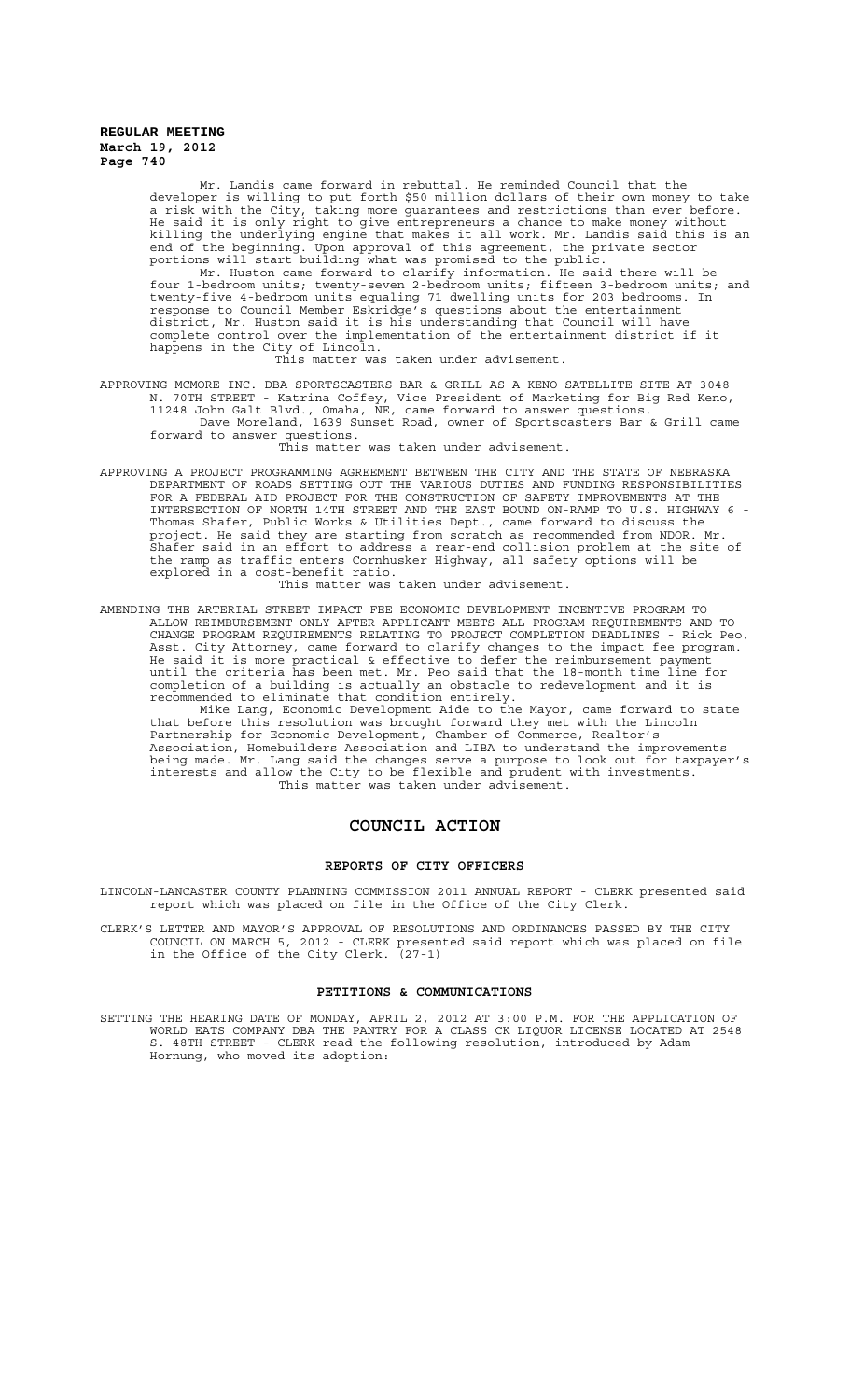A-86724 BE IT RESOLVED by the City Council, of the City of Lincoln, that a hearing date is hereby set for Monday, April 2, 2012, at 3:00 p.m. or as soon thereafter as possible in the City Council Chambers, County-City Building, 555 S. 10th St., Lincoln, NE for the application of World Eats Company dba The Pantry for a Class CK liquor license located at 2548 S. 48th Street.

If the Police Dept. is unable to complete the investigation by said time, a new hearing date will be set.

Introduced by Adam Hornung

Seconded by Emery & carried by the following vote: AYES: Camp, Carroll, Cook, Emery, Eskridge, Hornung, Schimek; NAYS: None.

## REFERRALS TO THE PLANNING DEPARTMENT:

Change of Zone No. 12003 - Requested by the Director of Planning, from I-1 Industrial District to P Public Use District; from I-1 Industrial District to O-2 Suburban Office District; and from H-3 Highway Commercial District to P Public Use District on property generally located at N. 9th Street to N. 1st Street and O Street to Charleston Street. Use Permit No. 82C - Requested by Optimal Dental, PC, an amendment to modify the land use and parking requirements on property generally located at S. 14th Street and Old Cheney Road.

#### **MISCELLANEOUS REFERRALS - NONE**

#### **LIQUOR RESOLUTIONS**

APPLICATION OF FUCOR, INC. DBA VENUE BANQUET ROOM FOR A CLASS I LIQUOR LICENSE AT 4107 PIONEER WOODS DRIVE, STE. #107 - CLERK read the following resolution, introduced by Jon Camp, who moved its adoption for approval:

A-86725 BE IT RESOLVED by the City Council of the City of Lincoln, Nebraska: That after hearing duly had as required by law, consideration of the facts of this application, the Nebraska Liquor Control Act, and the pertinent City ordinances, the City Council recommends that the application of Fucor, Inc. dba Venue Banquet Room for a Class "I" liquor license at 4107 Pioneer Woods Drive, Suite 107, Lincoln, Nebraska, for the license period ending April 30, 2012, be approved with the condition that the premises must comply in every respect with all city and state regulations.

The City Clerk is directed to transmit a copy of this resolution to the Nebraska Liquor Control Commission.

Introduced by Jon Camp Seconded by Schimek & carried by the following vote: AYES: Camp, Carroll, Cook, Emery, Eskridge, Hornung, Schimek; NAYS: None.

MANAGER APPLICATION OF JUSTIN B. COOKSLEY FOR FUCOR, INC. DBA VENUE BANQUET ROOM AT 4107 PIONEER WOODS DRIVE, STE. #107 - CLERK read the following resolution, introduced by Jon Camp, who moved its adoption for approval:

A-86726 MHEREAS, Fucor, Inc. dba Venue Banquet Room located at 4107 Pioneer Woods Drive, Suite 107, Lincoln, Nebraska has been approved for a Retail Class "I" liquor license, and now requests that Justin B. Cooksley be named manager; WHEREAS, Justin B. Cooksley appears to be a fit and proper person to

manage said business. NOW, THEREFORE, BE IT RESOLVED by the City Council of the City of Lincoln, Nebraska:

That after hearing duly had as required by law, consideration of the facts of this application, the Nebraska Liquor Control Act, and the pertinent City ordinances, the City Council recommends that Justin B. Cooksley be approved as manager of this business for said licensee. The City Clerk is directed transmit a copy of this resolution to the Nebraska Liquor Control Commission.

Introduced by Jon Camp Seconded by Schimek & carried by the following vote: AYES: Camp, Carroll, Cook, Emery, Eskridge, Hornung, Schimek; NAYS: None.

APPLICATION OF FUCOR, INC. DBA VENUE FOR A CLASS CK LIQUOR LICENSE AT 4111 PIONEER WOODS DRIVE, STE. #100 - CLERK read the following resolution, introduced by Jon Camp, who moved its adoption for approval:

A-86727 BE IT RESOLVED by the City Council of the City of Lincoln, Nebraska: That after hearing duly had as required by law, consideration of the

facts of this application, the Nebraska Liquor Control Act, and the pertinent City ordinances, the City Council recommends that the application of Fucor, Inc. dba Venue for a Class "CK" liquor license at 4111 Pioneer Woods Drive,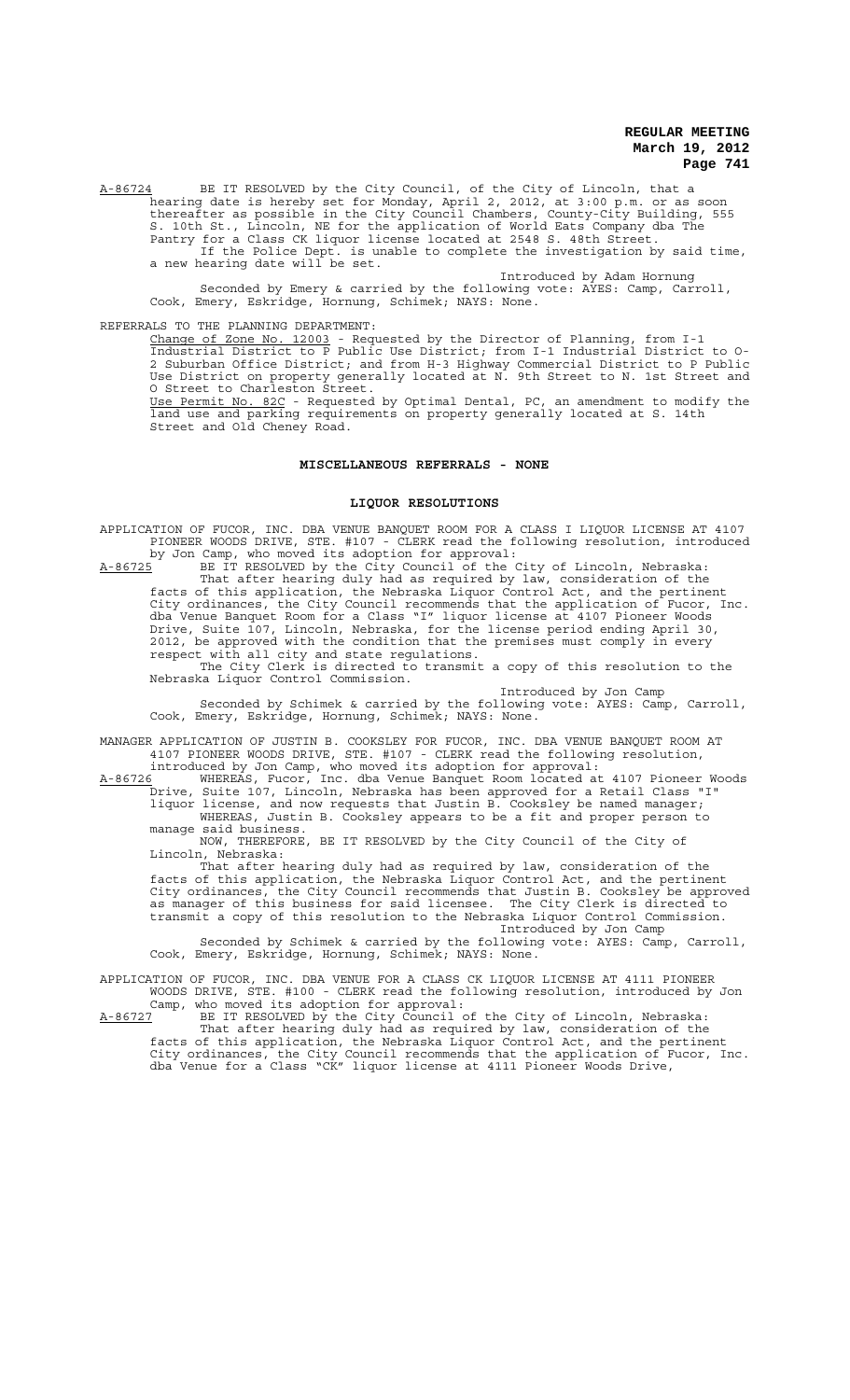Suite 100, Lincoln, Nebraska, for the license period ending October 31, 2012, be approved with the condition that the premises must comply in every respect with all city and state regulations.

The City Clerk is directed to transmit a copy of this resolution to the Nebraska Liquor Control Commission.

Introduced by Jon Camp Seconded by Schimek & carried by the following vote: AYES: Camp, Carroll, Cook, Emery, Eskridge, Hornung, Schimek; NAYS: None.

MANAGER APPLICATION OF JUSTIN B. COOKSLEY FOR FUCOR, INC. DBA VENUE AT 4111 PIONEER WOODS DRIVE, STE. #100 - CLERK read the following resolution, introduced by Jon Camp, who moved its adoption for approval:

A-86728 TWHEREAS, Fucor, Inc. dba Venue located at 4111 Pioneer Woods Drive, Suite 100, Lincoln, Nebraska has been approved for a Retail Class "C" liquor license, and now requests that Justin B. Cooksley be named manager;

WHEREAS, Justin B. Cooksley appears to be a fit and proper person to manage said business.

NOW, THEREFORE, BE IT RESOLVED by the City Council of the City of Lincoln, Nebraska: ..<br>Nebraska:

That after hearing duly had as required by law, consideration of the facts of this application, the Nebraska Liquor Control Act, and the pertinent City ordinances, the City Council recommends that Justin B. Cooksley be approved as manager of this business for said licensee. The City Clerk is directed to transmit a copy of this resolution to the Nebraska Liquor Control Commission. Introduced by Jon Camp

Seconded by Schimek & carried by the following vote: AYES: Camp, Carroll, Cook, Emery, Eskridge, Hornung, Schimek; NAYS: None.

# **ORDINANCES - 2ND READING & RELATED RESOLUTIONS (as required)**

- ANNEXATION NO. 11004 AMENDING ORDINANCE NO. 19672 PASSED ON FEBRUARY 6, 2012 TO CORRECT THE LEGAL DESCRIPTION REGARDING THE ANNEXATION OF APPROXIMATELY 418 ACRES OF PROPERTY GENERALLY LOCATED AT NORTH 48TH STREET, NORTH OF SUPERIOR STREET, TO CONFORM WITH THE LEGAL DESCRIPTION TO THE CORPORATE LIMITS MAP ATTACHED TO ORDINANCE NO. 19672 - CLERK read an ordinance, introduced by Carl Eskridge, amending Ordinance No. 19672, passed by the City Council of the City of Lincoln, Nebraska, on February 6, 2012 to correct the legal description regarding the annexation of approximately 418 acres of property generally located at North 48th Street, north of Superior Street, to conform the legal description to the Corporate Limits Map amendment shown on Attachment "A" to Ordinance No. 19672, the second time.
- APPROVING THE WEST HAYMARKET REDEVELOPMENT AGREEMENT BETWEEN TDP PHASE ONE LLC AND THE CITY RELATING TO THE REDEVELOPMENT OF PROPERTY GENERALLY LOCATED BETWEEN 7TH AND THE FUTURE PINNACLE ARENA DRIVE, AND Q AND R STREETS. (RELATED ITEMS: 12R-39, 12R-40, 12R-41) (ACTION DATE: 3/26/12)
- AMENDING THE FY 11/12 CIP TO AUTHORIZE AND APPROPRIATE \$7,385,000 IN TIF FUNDS FOR THE WEST HAYMARKET REDEVELOPMENT PROJECT GENERALLY LOCATED BETWEEN 7TH AND THE FUTURE PINNACLE ARENA DRIVE, AND Q AND R STREETS. (RELATED ITEMS: 12R-39, 12R-40, 12R-41) (ACTION DATE: 3/26/12)
- AUTHORIZING THE ISSUANCE OF TAX ALLOCATION BONDS IN AN AMOUNT NOT TO EXCEED \$7,385,000 FOR THE CITY OF LINCOLN WEST HAYMARKET REDEVELOPMENT PROJECT IN DOWNTOWN LINCOLN (RELATED ITEMS: 12R-39, 12R-40, 12R-41) (ACTION DATE: 3/26/12) - CLERK read an ordinance, introduced by Carl Eskridge, authorizing and providing for the issuance of City of Lincoln, Nebraska Tax Allocation Bonds, Notes or other obligations, in one or more taxable or tax-exempt series, in an aggregate principal amount not to exceed \$7,385,000 for the purpose of (1) paying the costs of acquiring, purchasing, constructing, reconstructing, improving, extending, rehabilitating, installing, equipping, furnishing and completing certain public improvements within the City's West Haymarket Redevelopment project area, including acquiring any real estate and/or interests in real estate in connection therewith, and (2) paying the costs of issuance thereof; prescribing the form and certain details of the Bonds, Notes or other obligations; pledging certain tax revenue and other revenue to the payment of the principal of and interest on the Bonds, Notes or other obligations as the same become due; limiting payment of the Bonds, Notes or other obligations to such tax revenues; creating and establishing funds and accounts; delegating, authorizing and directing the Finance Director to exercise his independent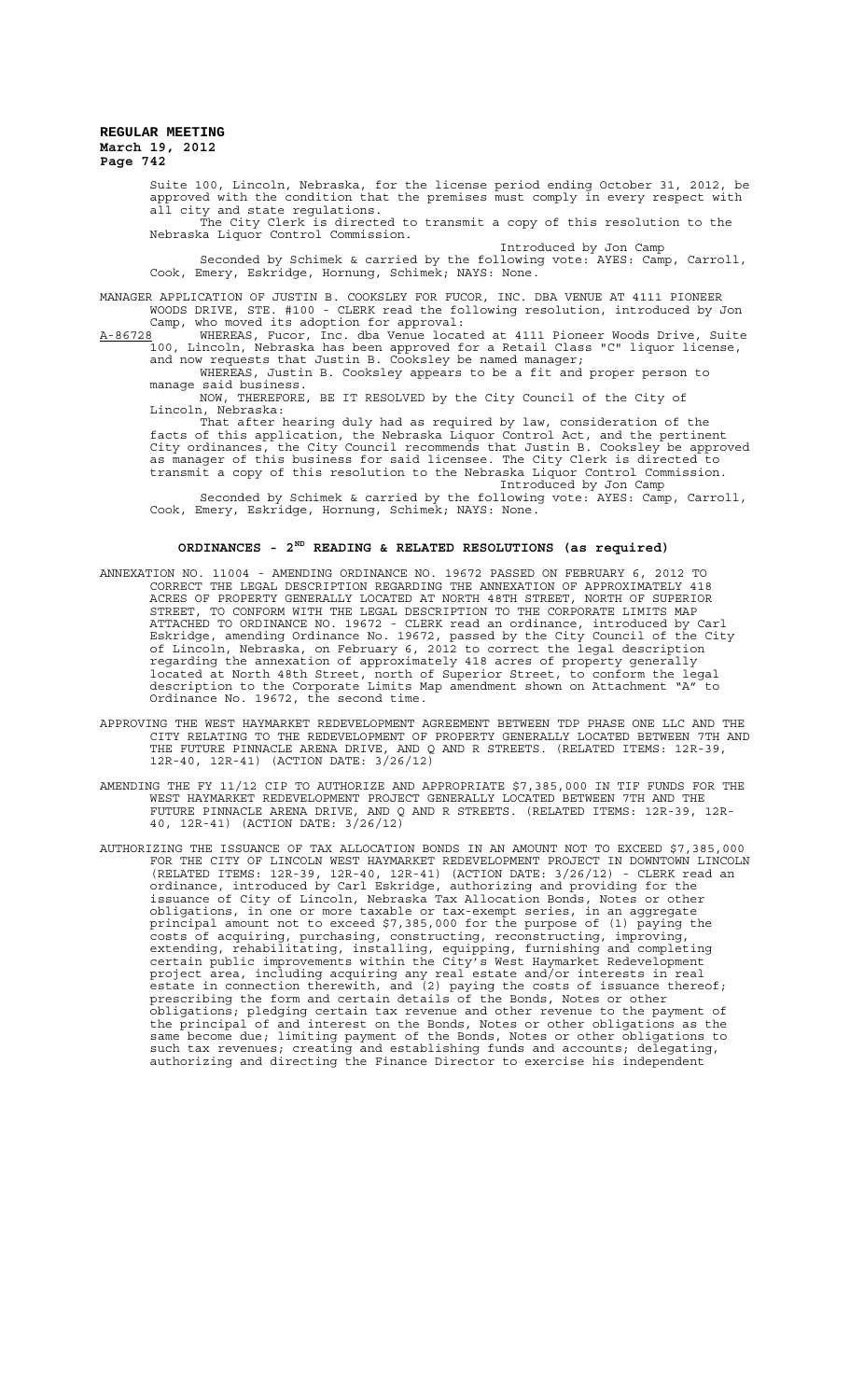discretion and judgment in determining and finalizing certain terms and provisions of the Bonds, Notes or other obligations not specified herein; taking other actions and making other covenants and agreements in connection with the foregoing; and related matters, the second time.

#### **PUBLIC HEARING - RESOLUTIONS**

APPROVING MCMORE INC. DBA SPORTSCASTERS BAR & GRILL AS A KENO SATELLITE SITE AT 3048<br>N. 70TH STREET - CLERK read the following resolution, introduced by Carl 70TH STREET - CLERK read the following resolution, introduced by Carl

Eskridge, who moved its adoption:<br>A-86729 WHEREAS, the City of Lincol A-86729 WHEREAS, the City of Lincoln and the County of Lancaster, Nebraska have entered into an Interlocal Agreement for the purpose of providing for a joint City-County keno lottery; and

WHEREAS, the City has entered into a contract for the operation of a keno type lottery with EHPV Lottery Services, LLC, a Nebraska limited liability company; and

WHEREAS, Section 5 of the Interlocal Agreement and Section 3(b) of the Keno Contract grant the City the authority to approve all satellite locations within the corporate limits of Lincoln; and

WHEREAS, all requirements under the Interlocal Agreement and the Keno Contract governing the establishment and location of keno satellite sites have been met.

NOW, THEREFORE, BE IT RESOLVED by the City Council of the City of Lincoln, Nebraska that a keno satellite site is hereby authorized at the location of McMore Inc. dba Sportscasters Bar & Grill, 3048 North 70th Street, Lincoln, NE 68507.

.<br>The City Clerk is directed to return an executed copy of this Resolution to Sportscasters Bar & Grill. Introduced by Carl Eskridge

Seconded by Emery & carried by the following vote: AYES: Camp, Carroll, Cook, Emery, Eskridge, Hornung, Schimek; NAYS: None.

APPROVING A PROJECT PROGRAMMING AGREEMENT BETWEEN THE CITY AND THE STATE OF NEBRASKA DEPARTMENT OF ROADS SETTING OUT THE VARIOUS DUTIES AND FUNDING RESPONSIBILITIES FOR A FEDERAL AID PROJECT FOR THE CONSTRUCTION OF SAFETY IMPROVEMENTS AT THE INTERSECTION OF NORTH 14TH STREET AND THE EAST BOUND ON-RAMP TO U.S. HIGHWAY 6 - CLERK read the following resolution, introduced by Carl Eskridge, who moved its adoption:<br><u>A-86730</u> BE

A-86730 BE IT RESOLVED by the City Council of the City of Lincoln, Nebraska: That the attached Project Programming Agreement between the City of Lincoln and the State of Nebraska Department of Roads for the use of Federal Highway Safety Improvement Program Funds for the intersection of North 14th Street and the eastbound on-ramp to U.S. Highway 6, Project No. HSIP-5227(7), in accordance with the terms and conditions contained in said Agreement, is hereby approved and the Mayor is authorized to execute the same on behalf of the City of Lincoln.

The City Clerk is directed to return the executed copies of the Agreement to Craig Aldridge, Engineering Services Division of the Department of Public Works & Utilities, for transmittal and execution by the State Department of Roads.

Introduced by Carl Eskridge

Seconded by Emery & carried by the following vote: AYES: Camp, Carroll, Cook, Emery, Eskridge, Hornung, Schimek; NAYS: None.

AMENDING THE ARTERIAL STREET IMPACT FEE ECONOMIC DEVELOPMENT INCENTIVE PROGRAM TO ALLOW REIMBURSEMENT ONLY AFTER APPLICANT MEETS ALL PROGRAM REQUIREMENTS AND TO CHANGE PROGRAM REQUIREMENTS RELATING TO PROJECT COMPLETION DEADLINES - CLERK read the following resolution, introduced by Carl Eskridge, who moved its<br>adoption: adoption:

A-86731 WHEREAS, Section 27.82.110(h) of the Lincoln Municipal Code, as an incentive to encourage economic development, authorizes the City to reimburse an employer for some or all of the Arterial Street Impact Fees previously paid as part of its building project based on conformance with economic development criteria and qualifications adopted by resolution of the City Council; and

WHEREAS, pursuant to Section 27.82.110(h) the City Council adopted Resolution No. A-83040 establishing the City of Lincoln Program for Payment of Arterial Street Impact Fee to Promote Economic Development to reimburse Arterial Street Impact Fees previously paid by new or existing employers that create new jobs and pay wages equal to or in excess of 110% of the Lancaster County average wage; and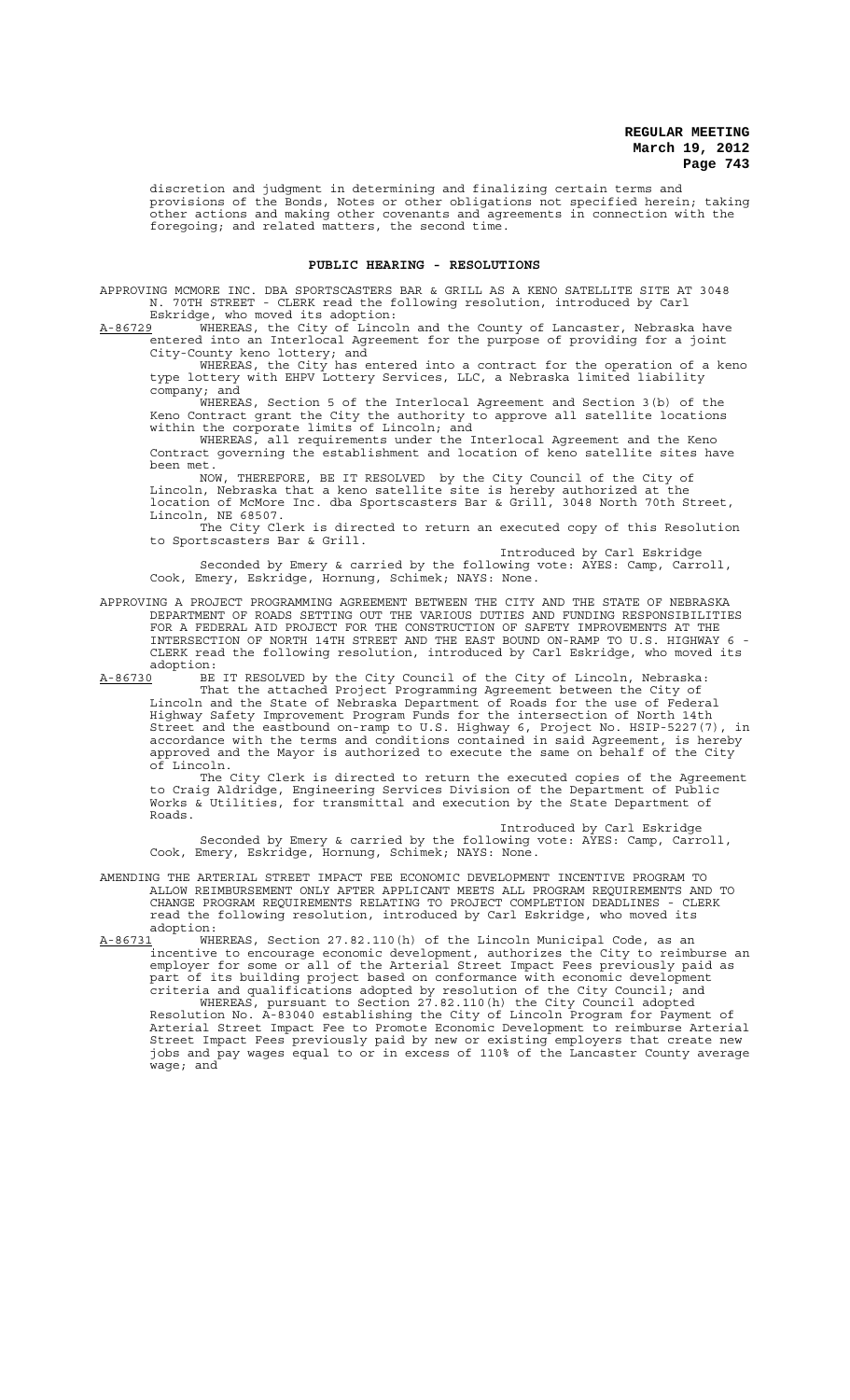> WHEREAS, the Program provides that the reimbursement incentive payment shall be paid upon approval of the application for reimbursement and prior to the incentive criteria being met upon condition that the employer agrees to repay the reimbursement of Arterial Street Impact Fees in the event the performance criteria are not satisfied within the established time line; and WHEREAS, the City Council desires to amend said Program to provide that the reimbursement will not be made until after the performance criteria have been met.

> NOW, THEREFORE, BE IT RESOLVED by the City Council of the City of Lincoln, Nebraska, that Sections 3, 4, 5, 6, 7 and 8 of the City of Lincoln Program for Payment of Arterial Street Impact Fee to Promote Economic Development be amended to read as provided in Attachment "A" attached hereto. Introduced by Carl Eskridge Seconded by Emery & carried by the following vote: AYES: Camp, Carroll, Cook, Emery, Eskridge, Hornung, Schimek; NAYS: None.

## **ORDINANCES - 3RD READING & RELATED RESOLUTIONS (as required)**

- CHANGE OF ZONE 05004A APPLICATION OF LENITY GROUP AND REALTY TRUST GROUP TO AMEND THE PINE GARDEN PLANNED UNIT DEVELOPMENT TO REPLACE 28 DWELLING UNITS WITH A 66- BED MEMORY CARE FACILITY AND TO REDUCE THE TOTAL COMMERCIAL FLOOR AREA FROM 25,300 SQUARE FEET TO 17,420 SQUARE FEET, ON PROPERTY GENERALLY LOCATED NORTHWEST OF THE INTERSECTION OF SOUTH 84TH STREET AND OLD CHENEY ROAD - PRIOR to reading:<br>SCHIMEK Moved
	- Moved to amend Bill No. 12-20 in the following manner:
		- 1. On page 1, lines 2 and 3, strike the language, "to reduce the total commercial floor area from 25,300 square feet to 17,420 square feet." 2. On page 1, lines 14 and 15, strike the language, "to reduce the total commercial floor area from 25,300 square feet to 17,420 square feet". 3. On page 2, line 3, strike "17,420" and insert in lieu thereof 25,300. Seconded by Emery & carried by the following vote: AYES: Camp, Carroll,
- Cook, Emery, Eskridge, Hornung, Schimek; NAYS: None. CLERK Read an ordinance, introduced by Doug Emery, amending the development plan for the Pine Garden Planned Unit Development in order to replace 28 dwelling units with a 66-bed memory care facility, to reduce the total commercial floor area from 25,300 square feet to 17, 420 square feet and to reduce the Design Standard turnaround radius for cul-de-sacs from 43.1 feet to 30 feet on property generally located northwest of the intersection of South 84th Street and Old Cheney Road and legally described as: Lot 113 I.T., and Lots 90, 91 I.T. except the east 13 feet thereof, located in the Southeast Quarter of<br>Section 10, Township 9 North, Range 7 East of the 6<sup>th</sup> P.M., Lancaster County, Nebraska, the third time.
- EMERY Moved to pass the ordinance as amended.
	- Seconded by Hornung & carried by the following vote: AYES: Camp, Carroll, Cook, Emery, Eskridge, Hornung, Schimek; NAYS: None.

The ordinance, being numbered **#19689**, is recorded in Ordinance Book #27, Page .

CHANGE OF ZONE 11042 – APPLICATION OF LANCASTER COUNTY SCHOOL DISTRICT #1 FOR A CHANGE OF ZONE FROM R-1 RESIDENTIAL DISTRICT, R-2 RESIDENTIAL DISTRICT, B-1 LOCAL BUSINESS DISTRICT, AND H-2 HIGHWAY BUSINESS DISTRICT TO B-1 LOCAL BUSINESS DISTRICT PUD ON PROPERTY GENERALLY LOCATED AT THE SOUTHWEST CORNER OF LYNCREST DRIVE AND O STREET, FOR A PLANNED UNIT DEVELOPMENT DISTRICT DESIGNATION OF SAID PROPERTY, AND APPROVAL OF A DEVELOPMENT PLAN TO ALLOW OFFICE AND COMMERCIAL USES NOT EXCEEDING APPROXIMATELY 183,000 SQUARE FEET IN FLOOR AREA - PRIOR to

reading:<br>SCHIMEK M SCHIMEK Moved to amend Bill No. 12-22 in the following manner: 1. On page 2, strike lines 10 - 12 and renumber the remaining

- conditions.<br>2. 2. On page 3, between the lines 15 and 16 add two new revisions to the final plan to read as follows:
	- viii. Show a future driveway aisle access connection to the property to the west;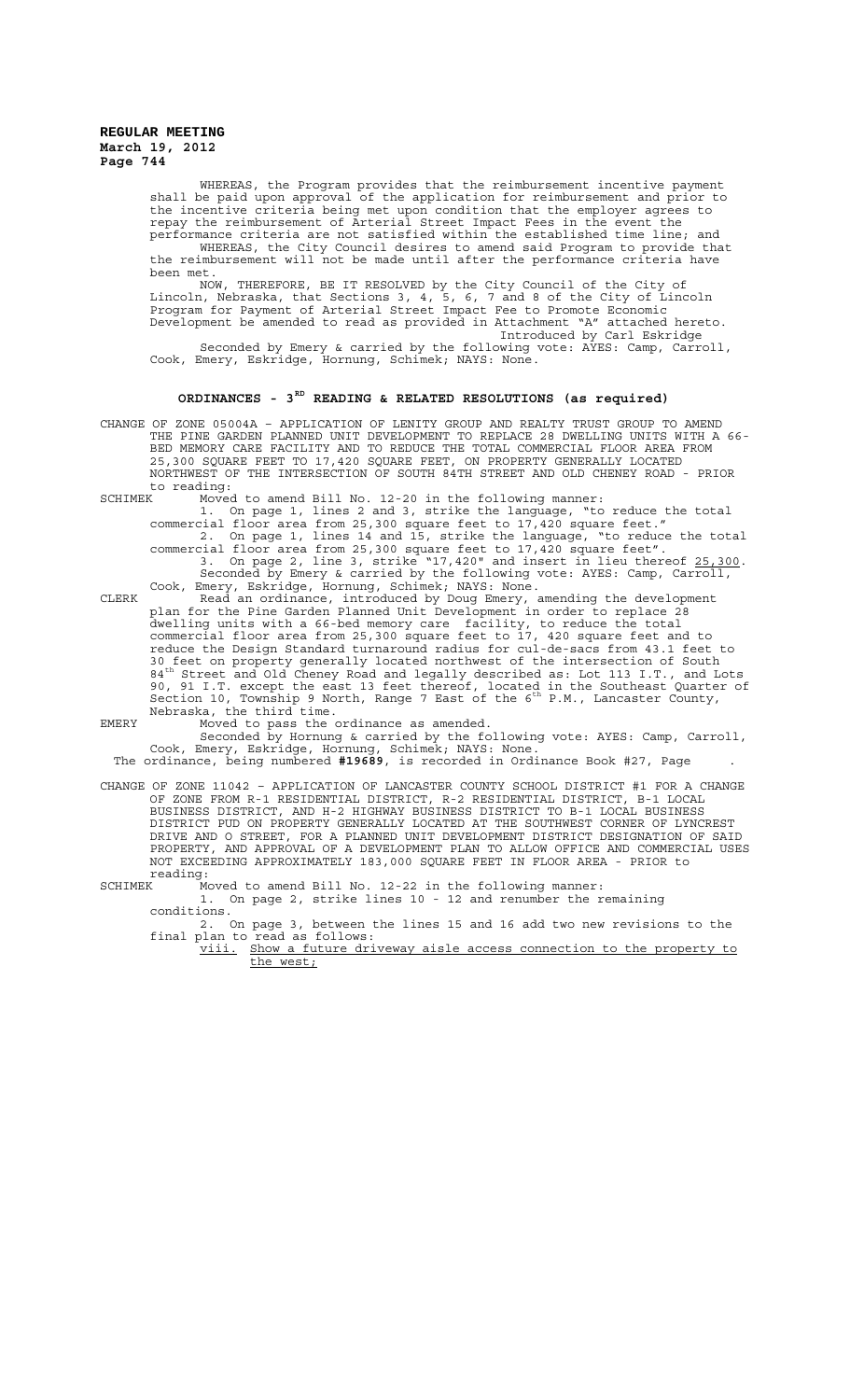ix. Add a note which states "The actual requirement to construct and operate the future driveway aisle access to the west is contingent upon Lancaster County School District #1 or its successor in interest and the property owner to the west agreeing to such matters in writing.

Seconded by Hornung & carried by the following vote: AYES: Camp, Carroll, Cook, Emery, Eskridge, Hornung, Schimek; NAYS: None.

CLERK Read an ordinance, introduced by Doug Emery, amending the Lincoln Zoning District Maps attached to and made a part of Title 27 of the Lincoln Municipal Code, as provided by Section 27.05.020 of the Lincoln Municipal Code, by changing the boundaries of the districts established and shown thereon, the third time.

EMERY Moved to pass the ordinance as amended.

Seconded by Cook & carried by the following vote: AYES: Camp, Carroll, Cook, Emery, Eskridge, Hornung, Schimek; NAYS: None. The ordinance, being numbered **#19690**, is recorded in Ordinance Book #27, Page .

# **ORDINANCES - 1ST READING & RELATED RESOLUTIONS (as required)**

- ANNEXATION NO. 12001 AMENDING THE LINCOLN CORPORATE LIMITS MAP BY ANNEXING APPROXIMATELY 59 ACRES GENERALLY LOCATED WEST OF NORTH 14TH STREET BETWEEN MORTON STREET AND HILLTOP ROAD - CLERK read an ordinance, introduced by Adam Hornung, annexing and including the below described land as part of the City of Lincoln, Nebraska and amending the Corporate Limits Map attached to and made a part of Ordinance No. 18208, to reflect the extension of the corporate limits boundary of the City of Lincoln, Nebraska established and shown thereon, the first time.
- CHANGE OF ZONE NO. 3310A DESIGNATING THE HAYMARKET PARK SIGN DISTRICT AS AN OVERLAY SPECIAL SIGN DISTRICT AND AMENDING THE EXISTING HAYMARKET PARK SPECIAL SIGN DISTRICT TO EXPAND THE AREA OF THE DISTRICT; TO CLARIFY THAT SIGNAGE WILL BE IN ACCORDANCE WITH THE I-1 INDUSTRIAL DISTRICT; TO ALLOW AN ADDITIONAL SIGN AS PART OF THE SPECIAL SIGN PACKAGE; AND TO CLARIFY THAT OFF-PREMISES SIGNS WILL NOT BE PERMITTED, ON PROPERTY GENERALLY LOCATED AT NORTH 6TH STREET AND CHARLESTON STREET, BETWEEN I-180 AND SUN VALLEY BOULEVARD - CLERK read an ordinance, introduced by Adam Hornung, designating the Haymarket Park Sign District as an Overlay Special Sign District on property generally located at North 6th Street and Charleston Street, between I-180 and Sun Valley Boulevard, in accordance with the provisions of §27.69.300 of the Lincoln Municipal Code and adopting special criteria for signs in said district, the first time.
- CHANGE OF ZONE NO. 11044 APPLICATION OF THE PLANNING DIRECTOR FOR A CHANGE OF ZONE FROM P PUBLIC USE DISTRICT TO R-7 RESIDENTIAL DISTRICT, FROM R-7 RESIDENTIAL DISTRICT TO P PUBLIC USE DISTRICT, AND FROM P PUBLIC USE DISTRICT AND I-1 INDUSTRIAL DISTRICT TO B-1 LOCAL BUSINESS DISTRICT, ON PROPERTY GENERALLY LOCATED AT NORTH 16 STREET BETWEEN R STREET AND VINE STREET AND AT NORTH 17TH STREET AND VINE STREET - CLERK read an ordinance, introduced by Adam Hornung, amending the Lincoln Zoning District Maps adopted by reference and made a part of Title 27 of the Lincoln Municipal Code, pursuant to Section 27.05.020 of the Lincoln Municipal Code, by changing the boundaries of the districts established and shown thereon, the first time.

## **RESOLUTIONS - 1ST READING - ADVANCE NOTICE**

ACCEPTING THE REPORT OF NEW AND PENDING CLAIMS AGAINST THE CITY AND APPROVING DISPOSITION OF CLAIMS SET FORTH FOR THE PERIOD OF MARCH 1 - 15, 2012.

- APPOINTING MARK LONG TO THE FIRE SPRINKLER AND CHEMICAL EXAMINING BOARD FOR A TERM EXPIRING NOVEMBER 24, 2013.
- REAPPOINTING JIM MCKEE, TIM FRANCIS AND GREG MUNN TO THE HISTORIC PRESERVATION COMMISSION FOR TERMS EXPIRING APRIL 15, 2015.
- APPROVING THE RENEWAL OF TWO UNIT PRICE CONTRACTS BETWEEN THE CITY, LANCASTER COUNTY, PUBLIC BUILDING COMMISSION AND IMAGESCAPES, INC. AND LANOHA NURSERIES FOR MISCELLANEOUS LANDSCAPING INSTALLATION AND MAINTENANCE SERVICE FOR ADDITIONAL TWO-YEAR TERMS.
- APPROVING A MULTI-YEAR CONTRACT BETWEEN THE CITY OF LINCOLN, LANCASTER COUNTY AND O'KEEFE ELEVATOR COMPANY, INC. FOR ELEVATOR SERVICE, MAINTENANCE AND TESTING, PURSUANT TO BID NO. 11-206, FOR A FOUR YEAR TERM WITH AN OPTION TO RENEW FOR AN ADDITIONAL FOUR YEAR TERM.
- APPROVING AN ADVERTISING AGREEMENT BETWEEN SMG, AS AGENT FOR THE CITY OF LINCOLN PERSHING MUNICIPAL AUDITORIUM, AND PRESCOTT VENTURES INC. DBA JIMMY JOHN'S FOR ADVERTISING ON ELECTRONIC SIGNS AT PERSHING AUDITORIUM FOR A TWO YEAR TERM.